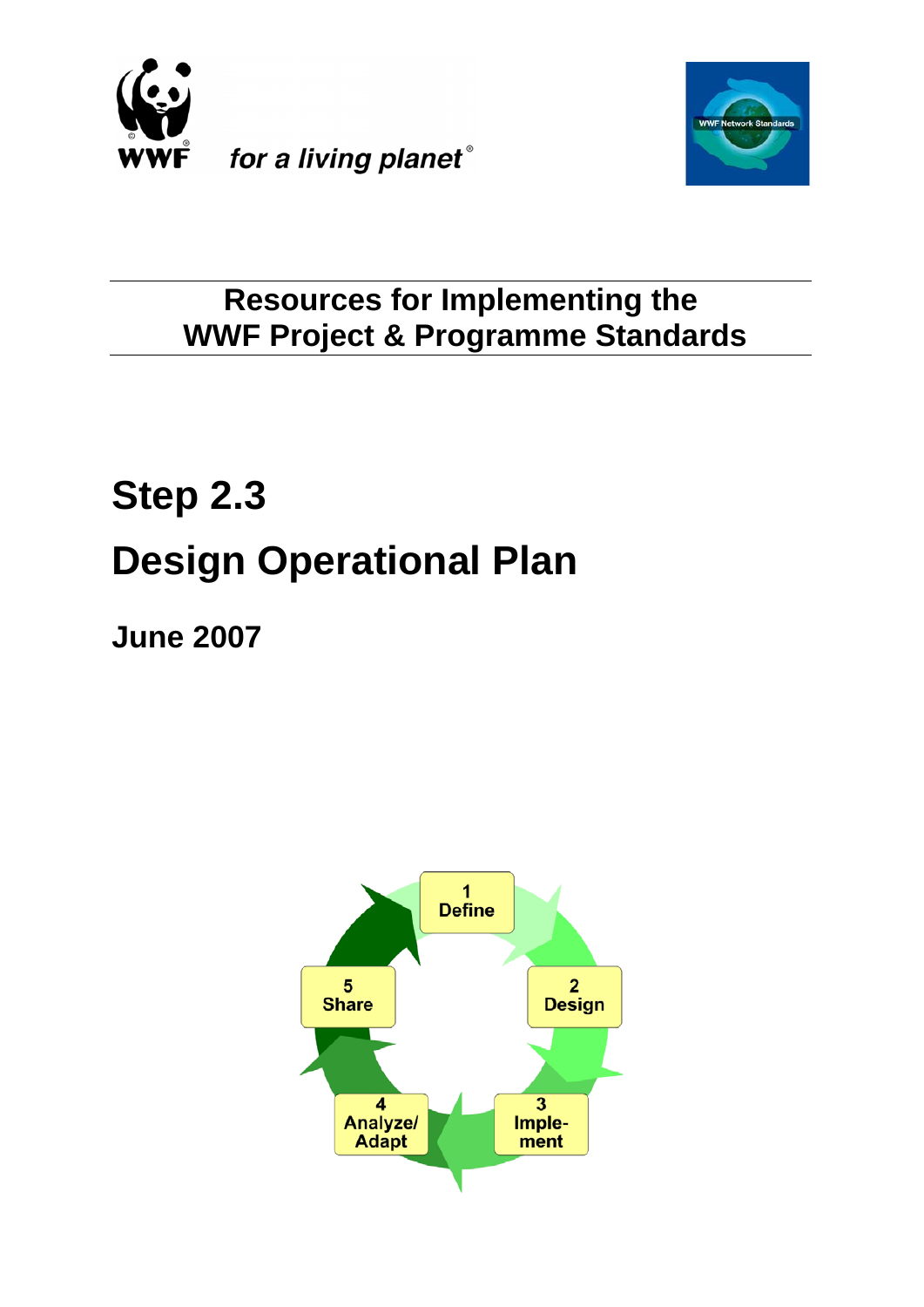



# **Step 2.3 Design Operational Plan**

# **Contents**

 $\overline{\phantom{a}}$ 

This document is intended as a guidance resource to support the implementation of the *WWF Standards of Conservation Project and Programme Management.* Although each step in these *Standards* must be completed, the level of detail depends on the circumstances of individual projects and programmes. Accordingly, each team will have to decide whether and to what level of detail they want to apply the guidance in this document.

This document may change over time; the most recent version can be accessed at: <https://intranet.panda.org/documents/folder.cfm?uFolderID=60980>.

**Written by:** Will Beale (WWF-UK), Martine Maquet (WWF-Int), Jon Tua (WWF-US) **Edited by: Foundations of Success** 

Please address any comments to Sheila O'Connor [\(soconnor@wwfint.org](mailto:soconnor@wwfint.org)).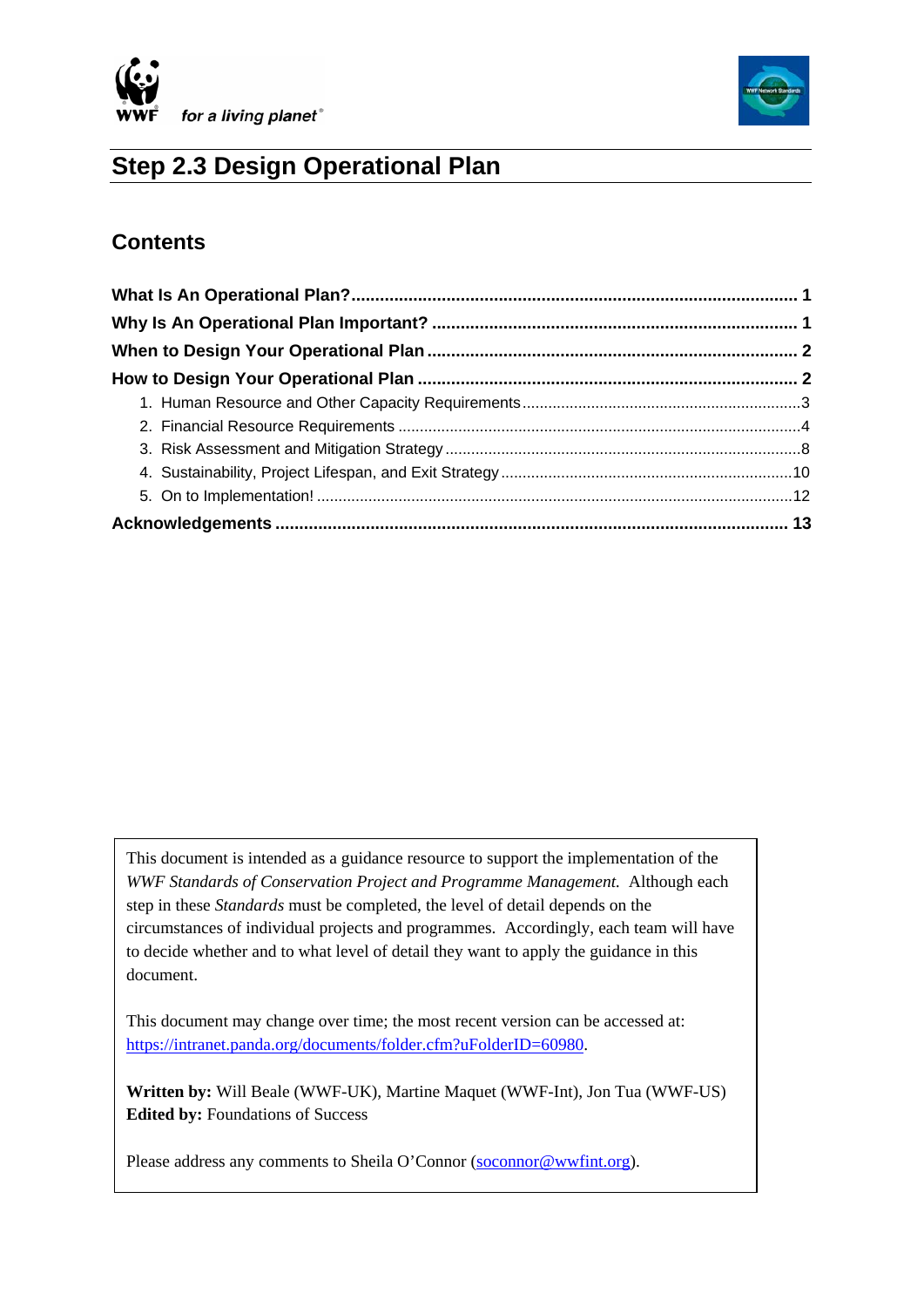# **Design Operational Plan**

# <span id="page-2-0"></span>**What Is an Operational Plan?**

Along with your Action and Monitoring Plans (Steps 2.1 and 2.2), the Operational Plan is the third part of your completed Strategic Plan. It defines how you will operate in practice to implement your action and monitoring plans – what your capacity needs are, how you will engage resources, how you will deal with risks, and how you will ensure sustainability of the project's achievements.

An Operational Plan does not normally exist as one single standalone plan; rather the key components are integrated with the other parts of the overall Strategic Plan.

The key components of a complete Operational Plan include analyses or discussions of:

- **Human and Other Capacity Requirements** The human capacity and skills required to implement your project, and your current and potential sources of these resources. Also, other capacity needs required to implement your project (such as internal systems, management structures, engaged partners and Network NOs and POs, and a supportive legal framework).
- **Financial Requirements** The funding required to implement your project, your current and potential sources of these funds, and your most critical resource and funding gaps.
- **Risk Assessment and Mitigation Strategy** What risks exist and how they can be addressed.
- **Estimate of Project Lifespan, Sustainability, and Exit Strategy** How long your project will last, when and how you will exit your project (if feasible to do so), and how you will ensure sustainability of your project's achievements.

Your Strategic Plan may only be considered complete when these components have been defined, at least in broad terms. As the project moves into Implementation, several of these components are then defined in more detail and tested in reality. Thus the Operational Plan provides a critical bridge between the Action and Monitoring Plans (Step 2) and Implementation (Step 3) of those plans.

The level of detail and formality of your Operational Plan will vary depending on the size and complexity of your project or programme. Small projects may only briefly touch on each of these topics before moving on to implementation. Large, complex programmes should be able to provide evidence that they have addressed each of the components of an Operational Plan. The larger the programme, the more extensive and formal the treatment of each component should be.

# **Why Is an Operational Plan Important?**

An Operational Plan ensures you can successfully implement your Action and Monitoring plans by getting your team to:

- Prepare your project to raise funds, being clear about how you will get the resources (see Step 3.2) and arming you with a convincing plan to review with existing and potential donors.
- Use resources efficiently, to help allocate scarce resources to the most critical gaps and needs.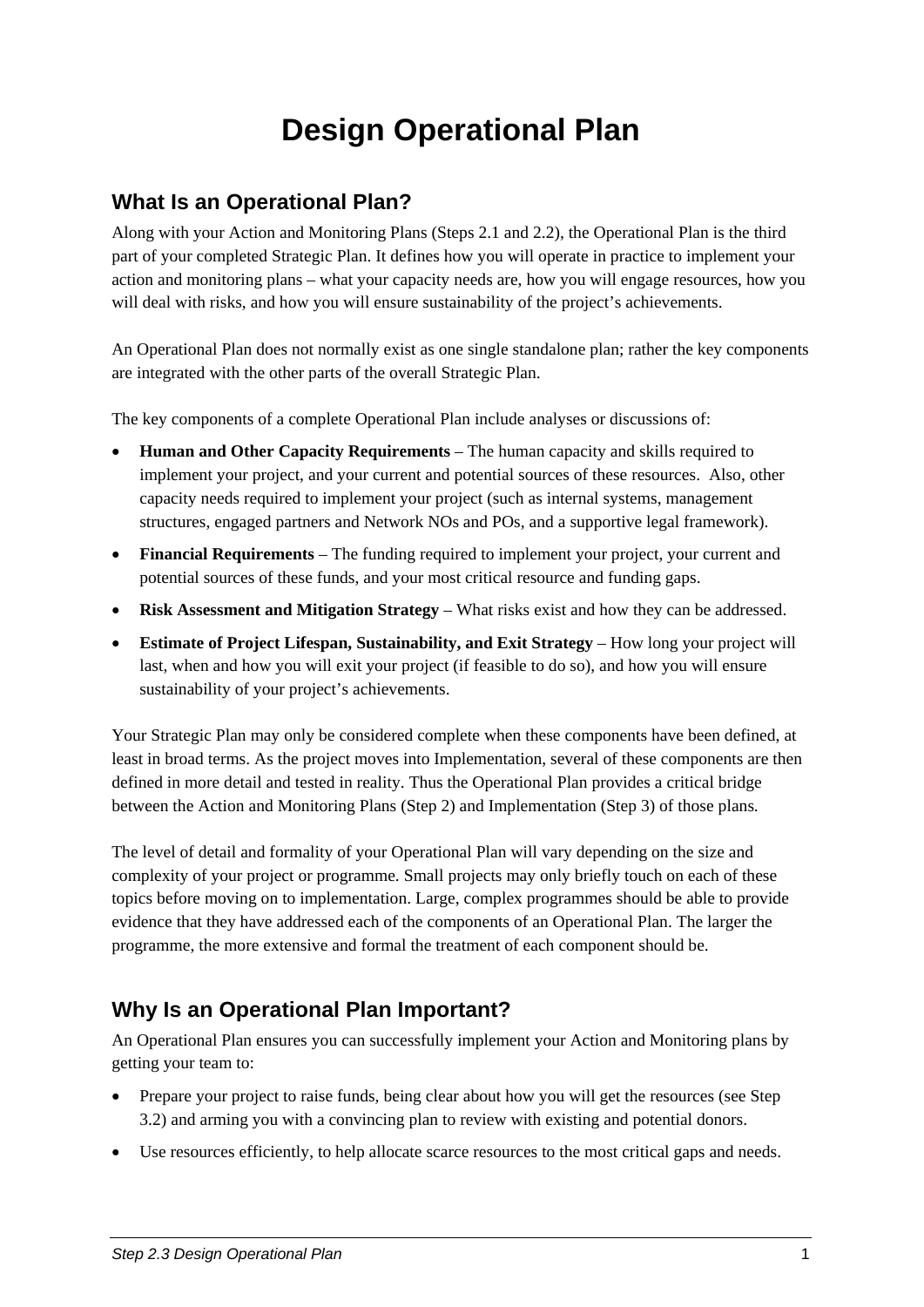- <span id="page-3-0"></span>• Clearly define your capacity gaps and most critical resource requirements.
- Reduce risks where possible, and prepare contingency plans where necessary.
- Think about the long term future of the project, including how you will ensure sustainability of your project's targets and impacts.

# **When to Design Your Operational Plan**

Designing your Operational Plan formally takes place at Step 2.3 in the *WWF Standards of Conservation Project and Programme Management,* once you have defined your Action Plan (2.1) and Monitoring Plan (2.2). In practice, however, it is important to consider implementation and operational issues as you go through all the earlier steps in the planning process.

Every project has a delicate balance between what is desired (in your vision, strategies and intended results) and what you can realistically do with the resources you have. It is important that you do not limit your vision or planning based on perceived limits to resources, but on the other hand it is equally important you do not plan for something that is completely impossible to implement.

For example, as you define your project team in Step 1.1, you are beginning to consider your project's capacity requirements, including human, financial and other resources. As you develop your strategies and activities and monitoring plans in Step 2, your team should be actively considering what technical skills and other capacities you need to implement these activities and tasks.

Here are two approaches that may help you get this balance right:

- Develop a rough first version of your Strategic Plan early in the project, using the *Concept Form* as recommended in Step 1.1. Use this to gain feedback on whether your project appears to be both ambitious and achievable, and to get buy-in from senior management and potential donors.
- In Steps 1 and 2 of the Standards process (Define and Design), involve one or more staff or partners who are experienced in operations and implementation. Ask them to help ensure the project maintains a sense of realism as the design develops.

# **How to Design Your Operational Plan**

The following sections describe how to develop the different components of a complete Operational Plan. It is worth noting that there are strong links between the four components described here, and even some overlaps. You may find it easier to address them in a different order than is presented here. You may also wish to address multiple steps at the same time, or at the time you are working on other steps of the Standards such as 2.1 or 2.2.

An Operational Plan should be developed with the involvement of appropriate staff and partners. Although your core project team members will take the lead in many areas, they will require strong support, often involving staff from different parts of the organization. For example:

• A Project Administrator or Finance (F&A) Officer should be involved in defining financial requirements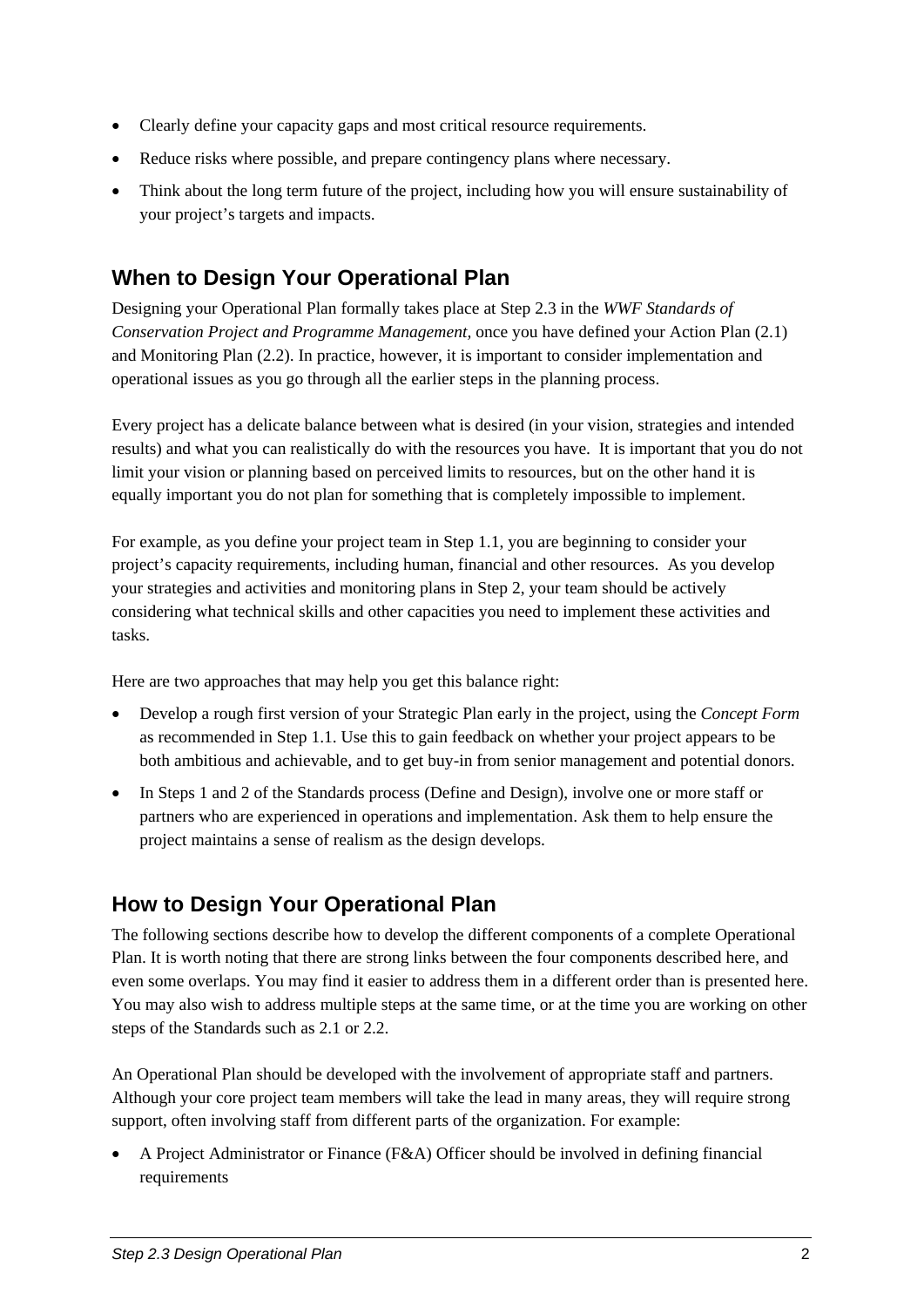- <span id="page-4-0"></span>• Human Resource and/or F&A staff should be involved in assessing HR and capacity needs
- HR, IT or Operations staff should be engaged in discussions of processes, procedures and systems (e.g. accounting software, technology infrastructure) capacity needs

Efficient operational planning and implementation requires continuous and open collaboration between the core project team and these other staff.

# **1. Human and Other Capacity Requirements**

The first step of an Operational Plan is to conduct a broad analysis of the human and other capacities required to implement your project – and current and potential sources of resources and partners to help fill capacity needs. This analysis should build on the earlier work that you did in setting up your project team in Step 1.1 (Click here to review the guidance for [Step 1.1 Define Initial Team](https://intranet.panda.org/documents/folder.cfm?uFolderID=60970)  [Composition and Operations\)](https://intranet.panda.org/documents/folder.cfm?uFolderID=60970).

For larger programmes, especially for those involving multiple stakeholders and/or partners, WWF has developed a comprehensive Capacity Assessment tool. This tool is based on a widely used capacity assessment methodology developed by the McKinsey consulting firm (called the 7-S tool). The WWF tool will help your team to address key capacity needs such as staff skills, management structures, partner coordination, and systems needs. Click here for the tool, described in the guidance for [Step 3.3 Building Capacity.](https://intranet.panda.org/documents/folder.cfm?uFolderID=60983)

You also need to make sure you account for any other resources and enabling conditions required to implement your project (such as community support, leadership, and a supportive legal framework). Some of these needs will probably be raised in your analyses of Risk and Sustainability (see below).

For smaller projects, you can use the following list of questions to evaluate capacity needs, although this is not intended as an exhaustive list:

#### **Project Team Skills**

- Do you have enough people with the science, policy, technical, process, fund raising or communications skills required to implement the activities in your strategic plan? If not, how will you get them?
- To recruit any new staff or consultants required, how long will it take, how much will it cost and who needs to be involved?
- Will the implementing staff require enhanced or new skills? How will these skills be built, over what time frame and at what cost?

#### **Partners and Wider Institutions**

- How much extra work will be required of partner organisations? Do they have enough people with the required skills, knowledge and time? Do they have adequate resources to engage on this project, and have they planned and budgeted accordingly?
- Do you have the necessary wider institutional engagement and infrastructure for longer-term sustainability, or can this be built?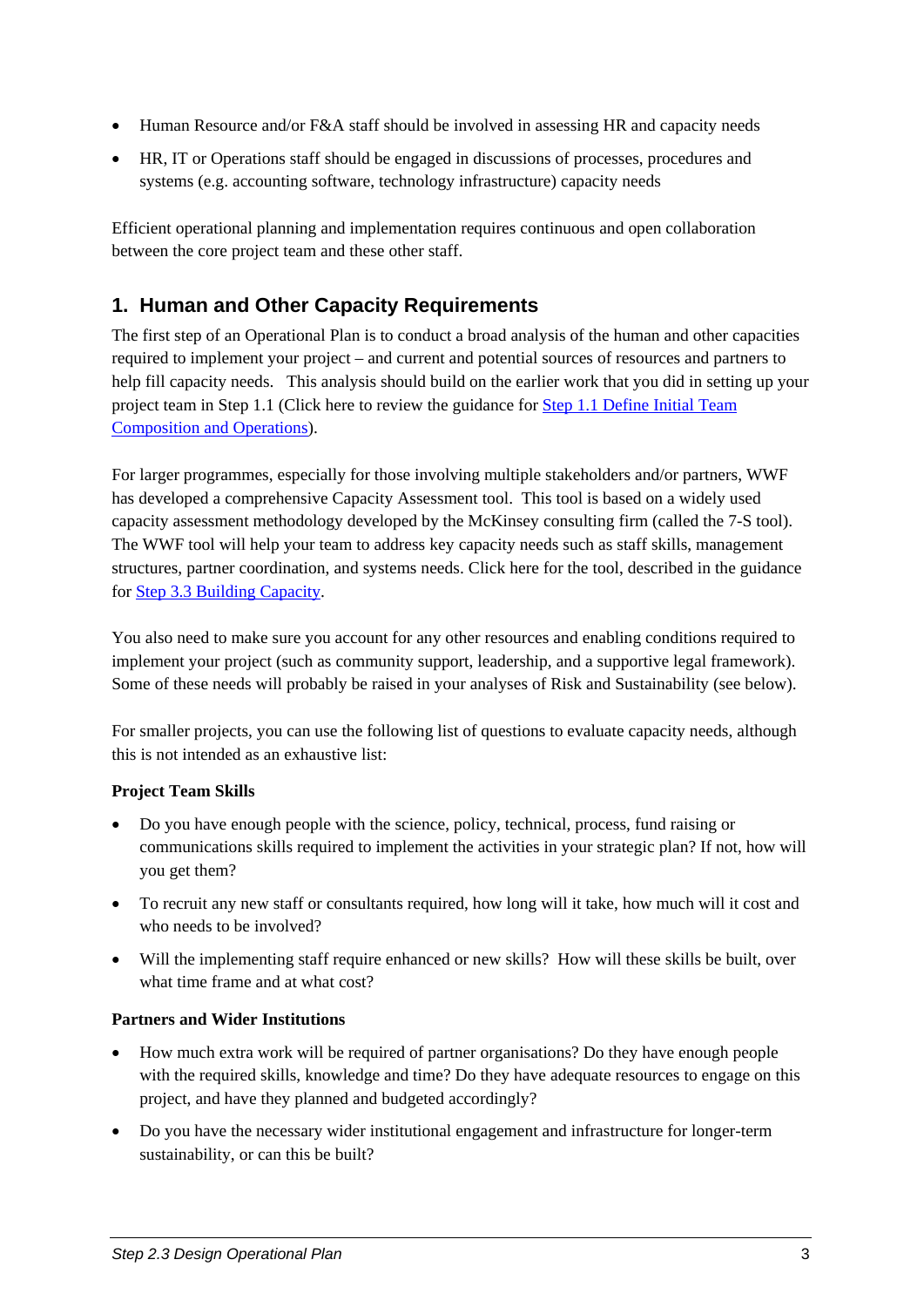<span id="page-5-0"></span>• Does your core team have the ability to monitor partners' activities and impacts? (For more specific details on managing multiple partners, see the guidance for Step 3.4).

#### **Project/Programme Team Management and Governance**

• Do you need to make any adjustments to the procedures that you worked out in Step 1.1? In particular, have you worked out reporting lines, how and when you meet/communicate, how you share information, how you make decisions, and levels of authority for spending money?

#### **Office Systems and Support Functions**

- How much extra work will be required of the following areas of operation, or will there be needs for recruitment, training or additional funding for any of these?
	- Finance and Administration, and Operations
	- Fundraising and Communications
	- IT
	- Human Resources
	- Science, Policy and Technical Support
	- Project or Programme Management Support

# **2. Financial Requirements**

At this stage of your project or programme, your team should carry out a general assessment of the financial requirements of implementing your plan over the expected lifetime of the project. This can be a fairly simple estimate for smaller, shorter term projects. For longer term, complex programmes, a more comprehensive financial estimate is recommended. Both are described in this section.

In general, this estimate should be a high level (not too detailed) evaluation of your current and potential sources of income, the estimated costs of your action and monitoring activities, and any projected financial resource gaps. You should also consider long term expenditure and funding needs, particularly for larger projects and programmes where the scope of your strategies may be far beyond your current capacity, and you envision the need to scale up, raise more funds, and engage more partners in order to carry out the work.

When considering income, you may want to read the specific guidance on fundraising that is available in Step 3.2, or follow the GAA (Government and Aid Agency) Standards which highlight specific issues related to GAA relations and project development and management. Click here for basic guidance on [Fund Raising and Conservation Finance](https://intranet.panda.org/documents/folder.cfm?uFolderID=60982), and here for the [GAA Standards.](https://intranet.panda.org/documents/folder.cfm?uFolderID=63623)

When estimating expenditure, you should include both direct project expenditures such as staff, research, monitoring and other resources required, and indirect project expenditures such as office management and administration. Click here for the [WWF Network Cost Recovery Standard](https://intranet.panda.org/documents/folder.cfm?uFolderID=59003).

Once you begin actual implementation of your project (starting with Step 3.1) your team will use this general financial estimate to help prepare detailed shorter-term (1-5 year) workplans and budgets for implementing your project. Click here for basic guidance to [Step 3.1 Workplans and Budgets](https://intranet.panda.org/documents/folder.cfm?uFolderID=60981) and here for further [budgeting guidance and the WWF budget template](https://intranet.panda.org/documents/document.cfm?uFolderID=52864&uDocID=54613).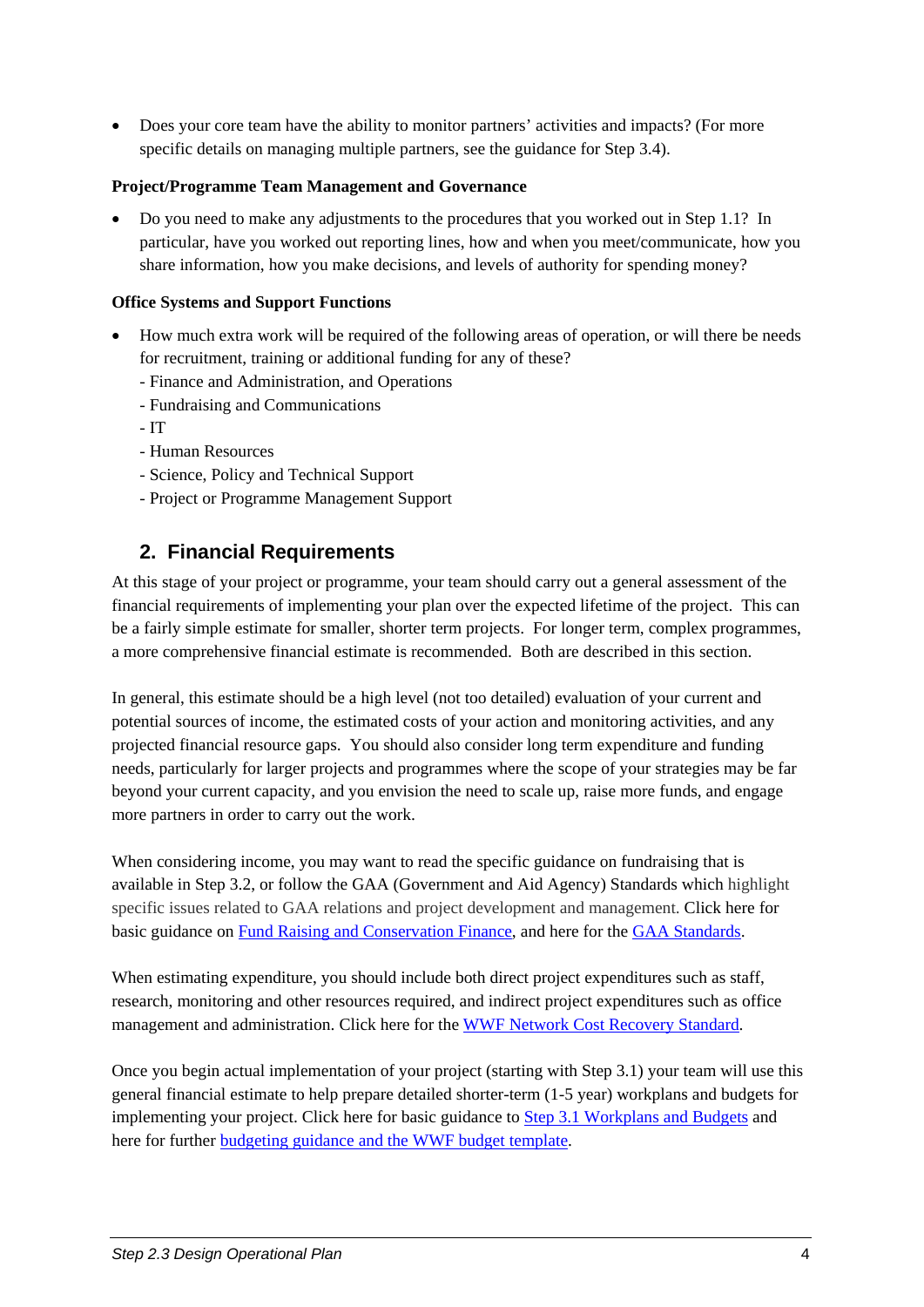#### **A) Simplified project financial needs estimate or model:**

For most projects, you may develop a simple table or "model" in Excel that shows estimated project income, project expenditures, and your project's balance and funding gaps (if any). The following is a very simplified example of a five-year financial estimate.

The level of detail in this estimate will depend on the size and complexity of your project as well as where you are in the project cycle. For example, early on in your project design you may wish to have high-level estimates of the costs of major activities. Once you are in the implementation mode (Step 3.1 and beyond) you will have to develop more precise budgets.

In addition, your team may wish to estimate two or three scenarios in relation to your projected income and expenditures (e.g. – expected, best-case and worst-case). You should consider how you will respond to these scenarios, especially the worst-case scenario. For example, which activities will you prioritise as the most important to implement and which will you delay?

| <b>Summary Budget</b><br>(All Values in xxxx Currency)                                                                            | <b>Budget</b><br><b>FY 2006</b> | <b>Budget</b><br>FY 2007 | <b>Budget</b><br><b>FY 2008</b> | <b>Budget</b><br>FY 2009 | <b>Budget</b><br>FY 2010 | <b>TOTAL</b> |
|-----------------------------------------------------------------------------------------------------------------------------------|---------------------------------|--------------------------|---------------------------------|--------------------------|--------------------------|--------------|
| A - Secured Income (Grants,<br>Donations, User Fees, Other):<br>Donor W<br>Donor X<br>Source Y<br><b>Total Income:</b>            |                                 |                          |                                 |                          |                          |              |
| <b>B</b> - Budgeted Expenditures:<br><b>Action Plan</b><br>Strategy/Activity 1<br>Strategy/Activity 2<br>Strategy/Activity 3 etc. |                                 |                          |                                 |                          |                          |              |
| <b>Monitoring Plan</b><br>Activity 1<br>Activity 2 etc.                                                                           |                                 |                          |                                 |                          |                          |              |
| <b>Management Expenditures</b><br><b>Other Indirect Expenditures (if</b><br>any)                                                  |                                 |                          |                                 |                          |                          |              |
| <b>Total Expenditures:</b>                                                                                                        |                                 |                          |                                 |                          |                          |              |
| C - Balance (A - B):<br>Balance of funds to raise to<br>cover budgeted expenditures                                               |                                 |                          |                                 |                          |                          |              |

**Figure 1: Simplified Project Financial Needs Estimate or Model**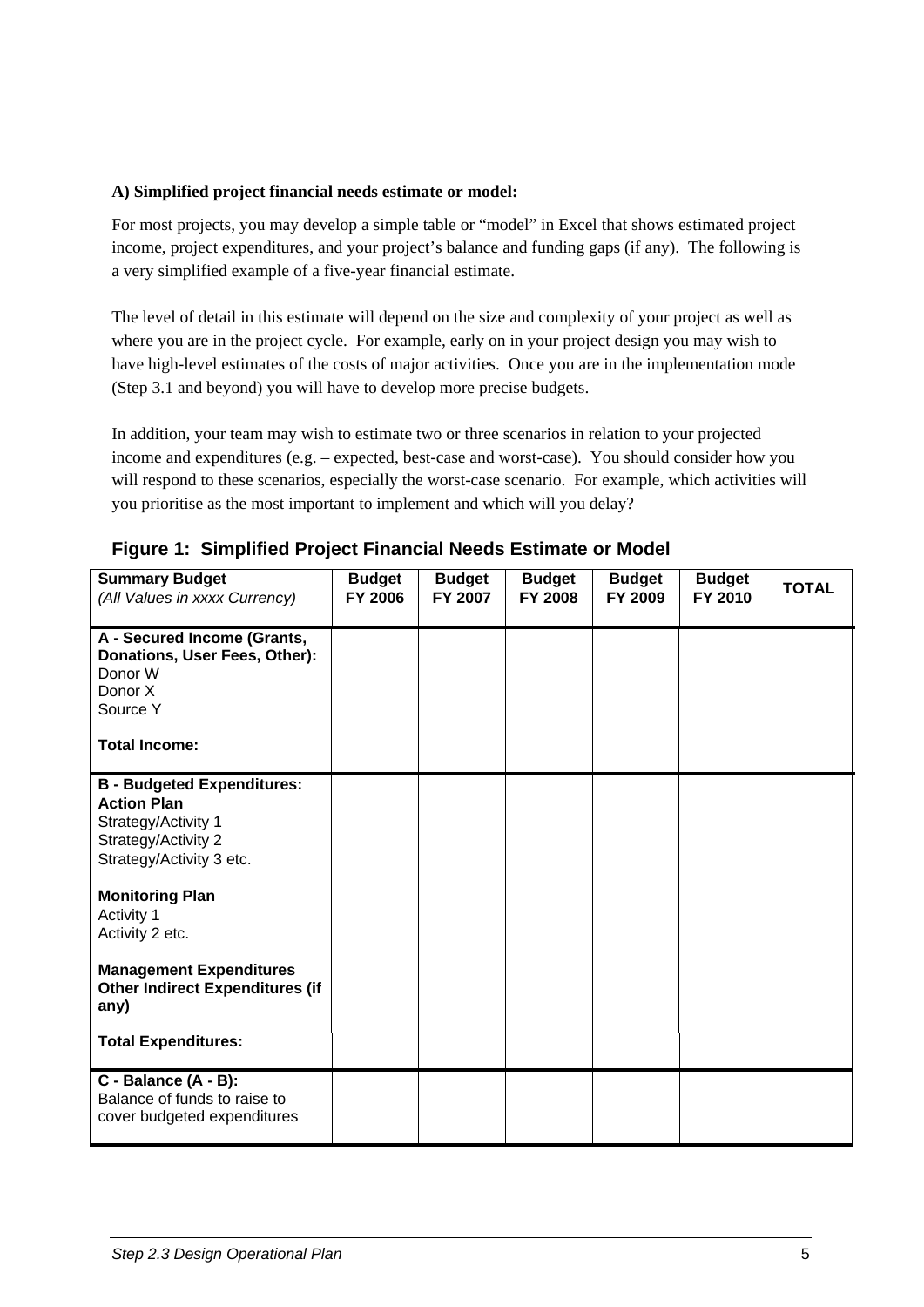#### **B) Large programme financial needs estimate or model:**

For financial estimates of larger and more complex (multi-partner, multi-donor, and/or multi-country) programmes, your financial needs estimate or model will by nature become more complex. As you prepare to implement larger programmes, it is useful to develop "higher-level" extrapolated income and expenditure projections to forecast future financial conditions and needs. These models are used to estimate the full expenditures of your action plan, monitoring plan, other programme-wide expenditures such as management, and any expenditures associated with building capacity, mitigating risks, and monitoring performance and results.

This comprehensive financial model is used to estimate funding needs and gaps over the full time frame of a large programme (5-10 years or longer) and can be structured according to any important dimension of the programme such as strategies, partners, or key geographic areas. The model allows you to establish coherent income targets for the entire programme, and provides your team with the full context and clear, supportable goals for securing funding and engaging additional partners in your programme.



**Figure 2: 10-Year Financial Plan for Mesoamerican Reef Protected Area Network Showing Annual Expenditures, Income and Gaps** 

As you move to later steps in the project cycle (e.g., Step 4.3 Analyze Operational Data and Functions), financial models can also serve as programme management tools. By evaluating expenditure and income information and by changing key assumptions, the model can demonstrate how financial and operational changes affect long term funding and partner needs. Aggregate expenditure, income and priorities in the model can guide high-level programme budgeting and resource allocation decisions.

A financial model provides activity and financial data that can serve as key performance indicators (KPIs) for tracking your programme's progress over time. For example, you can compare estimated expenditures for activities within the model to actual implementation expenditures. Another potential use is to track activity progress by comparing planned versus completed units of activity over time.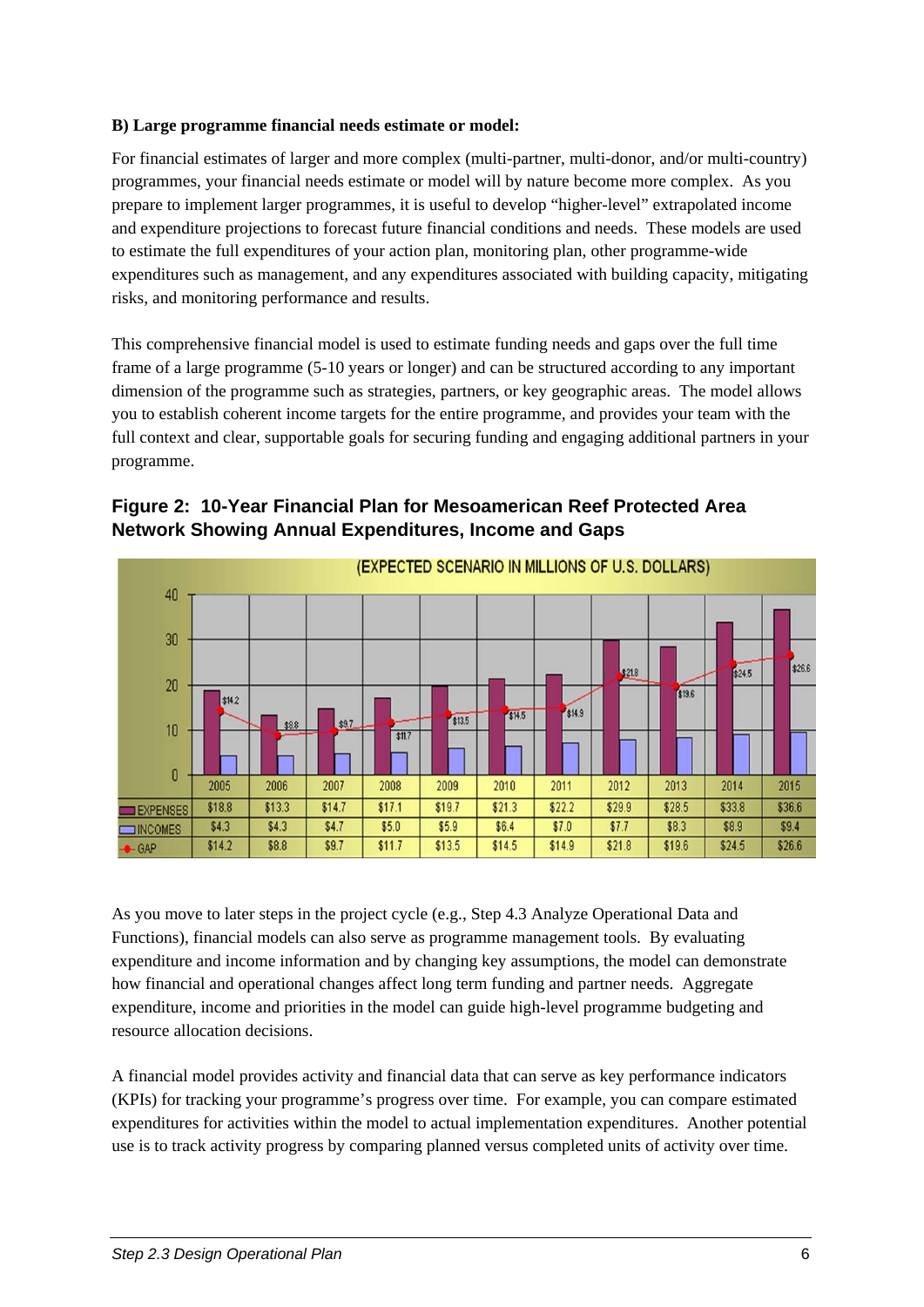Most financial models are built by estimating expenditures for all activities, working from the lists of activities derived from your Action Plan. After developing your workplan (Step 3.1), you could make your model more accurate by using your lists of tasks to help you estimate expenditures. Doing so, however, would take more time so you should consider what level of precision is useful for your project.

A financial model for a larger scale project should also reflect expenditures for ongoing operations, one-time capital or start-up expenditures, monitoring, research, and management. The financial model may also include estimates of all current or expected income. This can be from government appropriations, traditional funding sources (GAA grants, foundation grants, donations), user or entry fees and other payment for services, interest on endowments or trust funds, legal settlements, or any other reasonable source. Finally, a financial model for a large programme should be able to provide a gap analysis of income over expenditures, and possibly even the ability to carry out sensitivity analysis or scenario analysis for key financial conditions.

**Figure 3: Expenditure Sensitivity Analysis from 10-Year Financial Plan for Mesoamerican Reef Protected Area Network** 



Building a financial model is a natural extension of your previous work to develop your Action Plan, Monitoring Plan, and Capacity Assessment. You can find examples of best practices from WWF and elsewhere on Connect, and can obtain additional background and support for developing a financial model by contacting the WWFUS Conservation Planning and Design team at [strategies@wwfus.org](mailto:strategies@wwfus.org).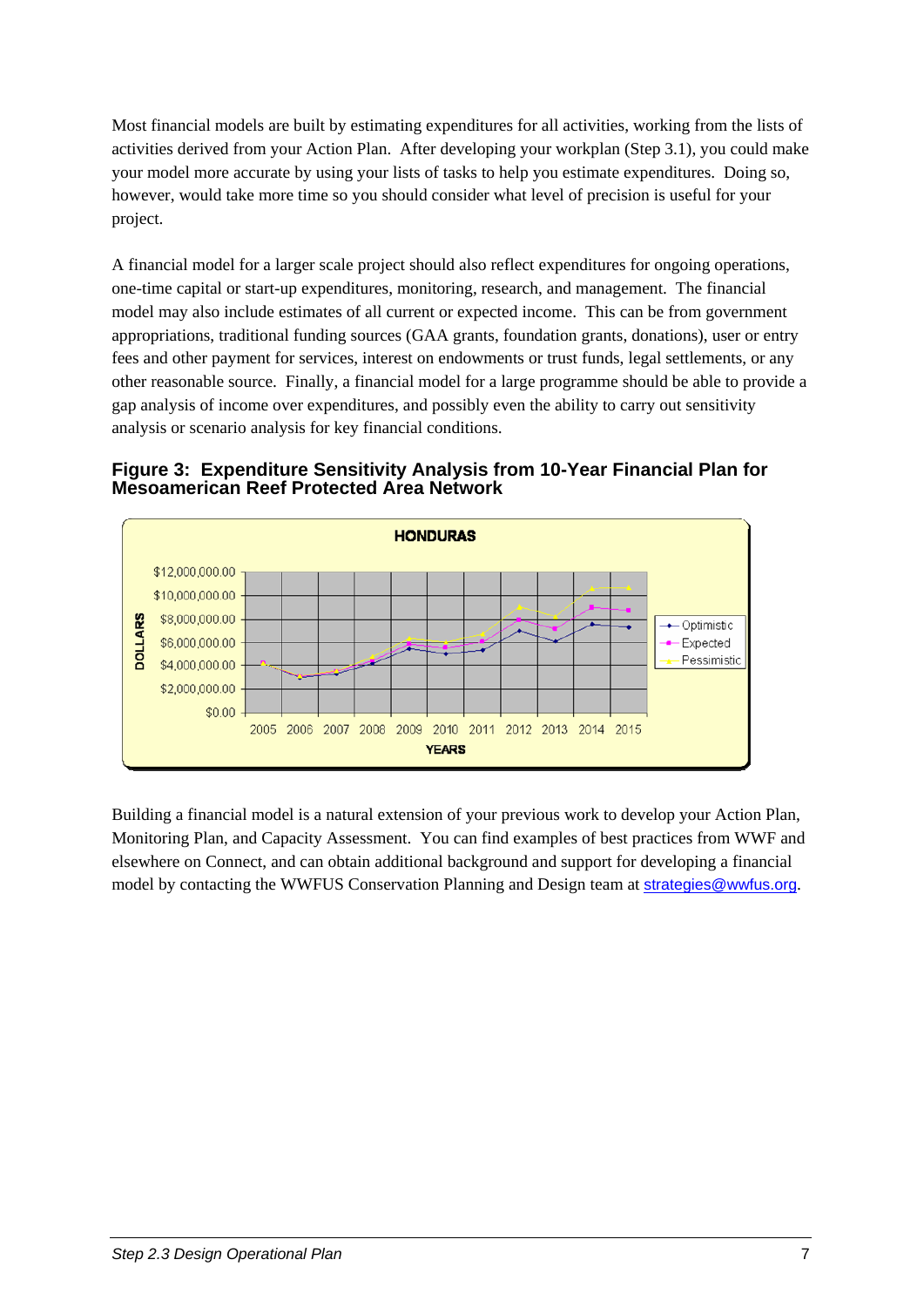### <span id="page-9-0"></span>**Box 1: Steps and considerations in building a financial model**

#### **1) Preconditions**

- Determine your conservation strategies and activities and make sure the financial model will reflect them;
- Identify who will build and who will maintain ("own") the financial model:
- Clarify the roles of any partners in the model (e.g., building the model, contributing resources that should be reflected in the model, which partner activities will be included in the model)

#### **2) General Considerations**

- Identify key parameters (dimensions) of the model such as geographic regions, strategies, partners or timing;
- Identify assumptions and variables such as expenditure drivers, rate of spending, inflation, or foreign exchange;
- Determine priorities for strategies, activities, geographic areas, or other parameters;
- Determine the time horizon for model (5-year, 10-year or longer).

#### **3) Specific Considerations and Model Details**

- Address how expenditure data will be projected (phased) across the time horizon of the model;
- Identify which expenditures are one-time (and/or capital expenditures) and which are recurring;
- Incorporate programme-wide expenditures such as management, monitoring, and communications;
- Determine one-time or recurring income sources and categories the model will use;
- Develop a gap analysis or scenario projection tool within the model to evaluate gaps.

# **3. Risk Assessment and Mitigation Strategy**

As you develop your Operational Plan you should assess the risks to your project and what you can do to mitigate them. Risks are conditions under which the project/programme is expected to function, but which can cause problems. Projects often have no direct control over these conditions. High risks are those that, when not overcome, are likely to stop the project from achieving its goals and objectives.

A comprehensive risk assessment identifies and ranks project risks. A risk assessment process takes about 2-3 hours to carry out, and will help your team identify and understand risks, agree on the seriousness of those risks, rank them, and decide what (if anything) to do to address them.

A risk mitigation strategy is a plan to address risks that your team has identified. Your team should develop mitigation strategies for any high risk. Timely risk mitigation allows your team to anticipate risks in advance and hence avoid a major impact on your project.

The steps in the risk assessment and mitigation process include:

**A. Identify Risks** – Your project team should go through a formal exercise to identify specific risks related to your project. It is important to define each risk using concise and unambiguous language. To help your team with this process, WWF has developed a simple template. Click here for the [Risk Assessment and Mitigation Template](https://intranet.panda.org/documents/folder.cfm?uFolderID=60980).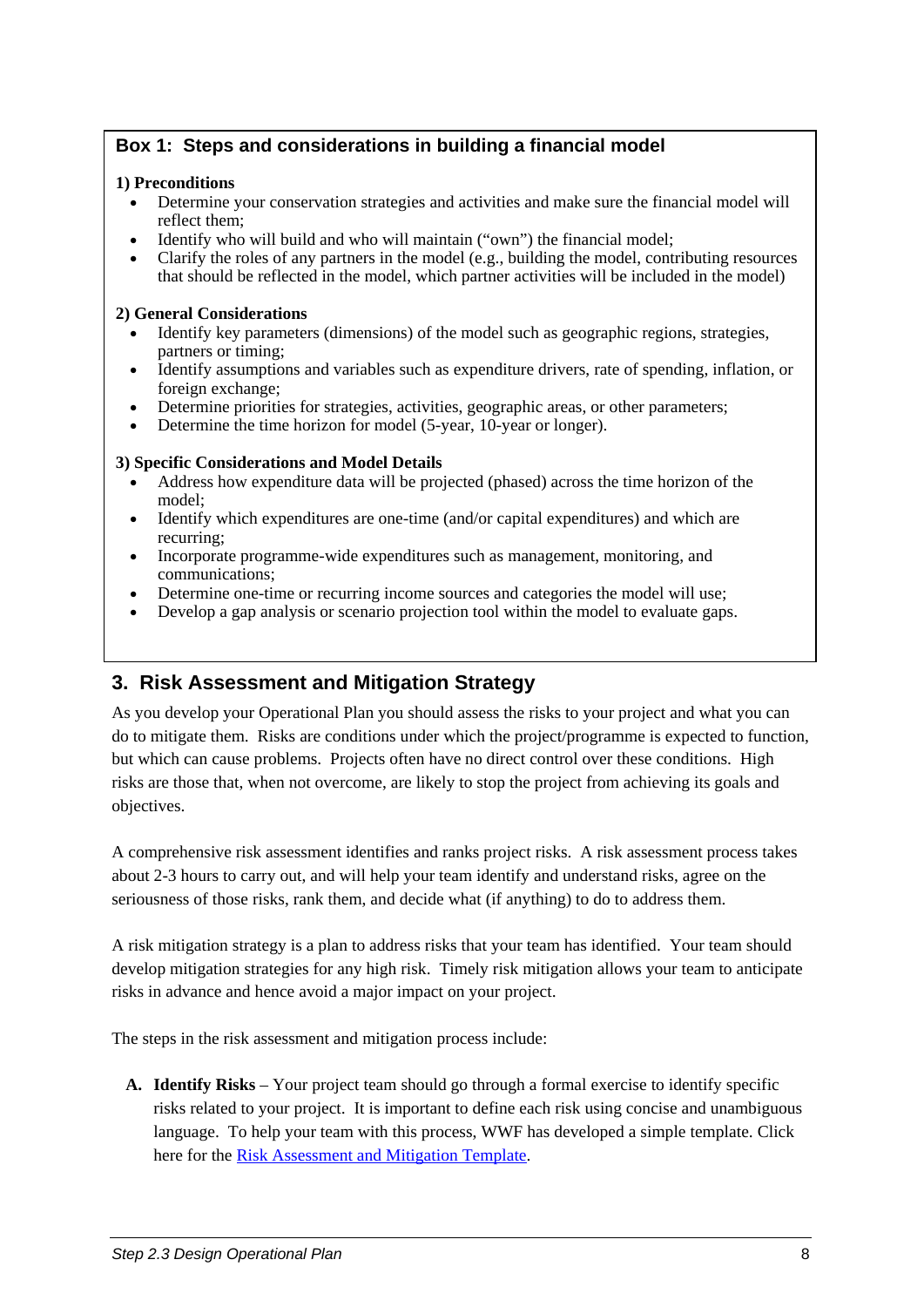The WWF process looks at a range of risk categories:Political, Economic, Social, Technical, Capacity, Financial**,** Infrastructure, Partner, Leadership, and Management. Your team does not need to evaluate all of these. It should evaluate just those that you deem relevant and potentially harmful. You should add additional risk categories and questions to the template as needed.

Many of these risk categories are common across conservation projects and programmes. The number and relative severity of certain risks may increase with the size of your programme. Some risks are essentially internal to the project (within your team's control, at least to some extent) and others are external (outside your team's control). A large, multi-country ecoregion programme may have greater external political risks due to government instability or disruptive cross border relations, and greater internal risks due to Network, NO and PO management issues.

**B. Rank Risks** – The next step is to individually rank each risk according to its likelihood, and the severity of its potential effect on the project. The WWF risk assessment template helps your team to rank each risk on a 1-4 scale across two criteria:

#### *Likelihood of Risk Occurring*

- **4 = Very Likely** Almost certain to occur over the life of the project (or a 10 year period, whichever is shorter)
- **3 = Likely** Probably will occur during a 10-year period
- **2 = Unlikely** Probably will **NOT** occur during a 10-year period
- **1 = Very Unlikely** Almost certain **NOT** to occur during a 10-year period

#### *Severity of Risk*

- **4 = Very High** Would prevent goals and objectives from being achieved
- **3 = High** Would cause significant problems or delays in objectives being achieved
- **2 = Medium**  Would cause relatively minor problems or delays in objectives being achieved
- **1 = Low** Would probably not affect project implementation
- **C. Determine Final Raking of Risks, and Develop Risk Mitigation Strategies** Add the ratings for steps 1 and 2 for each individual risk and then determine whether each individual risk is high, medium, or low using these thresholds, and then respond as follows:
	- **6-8 = High Risk** You should have a detailed mitigation strategy, and perhaps consider modifying your goals and objectives
	- **4-5 = Medium Risk** You should have a clearly defined mitigation strategy
	- **2-3 = Low Risk** No mitigation strategy required (or a very basic strategy at most)

For risks that are essentially internal (e.g. capacity, leadership, partners) you should focus on taking action to reduce the risk. For risks that are external to the project (e.g. political, economic) your response will more likely be to develop contingency plans and monitor the risks. You should then assign responsibilities among your staff and/or partners for carrying out each mitigation strategy and for monitoring each risk as necessary. Mitigation actions for high risks may be large enough to be included in the budget.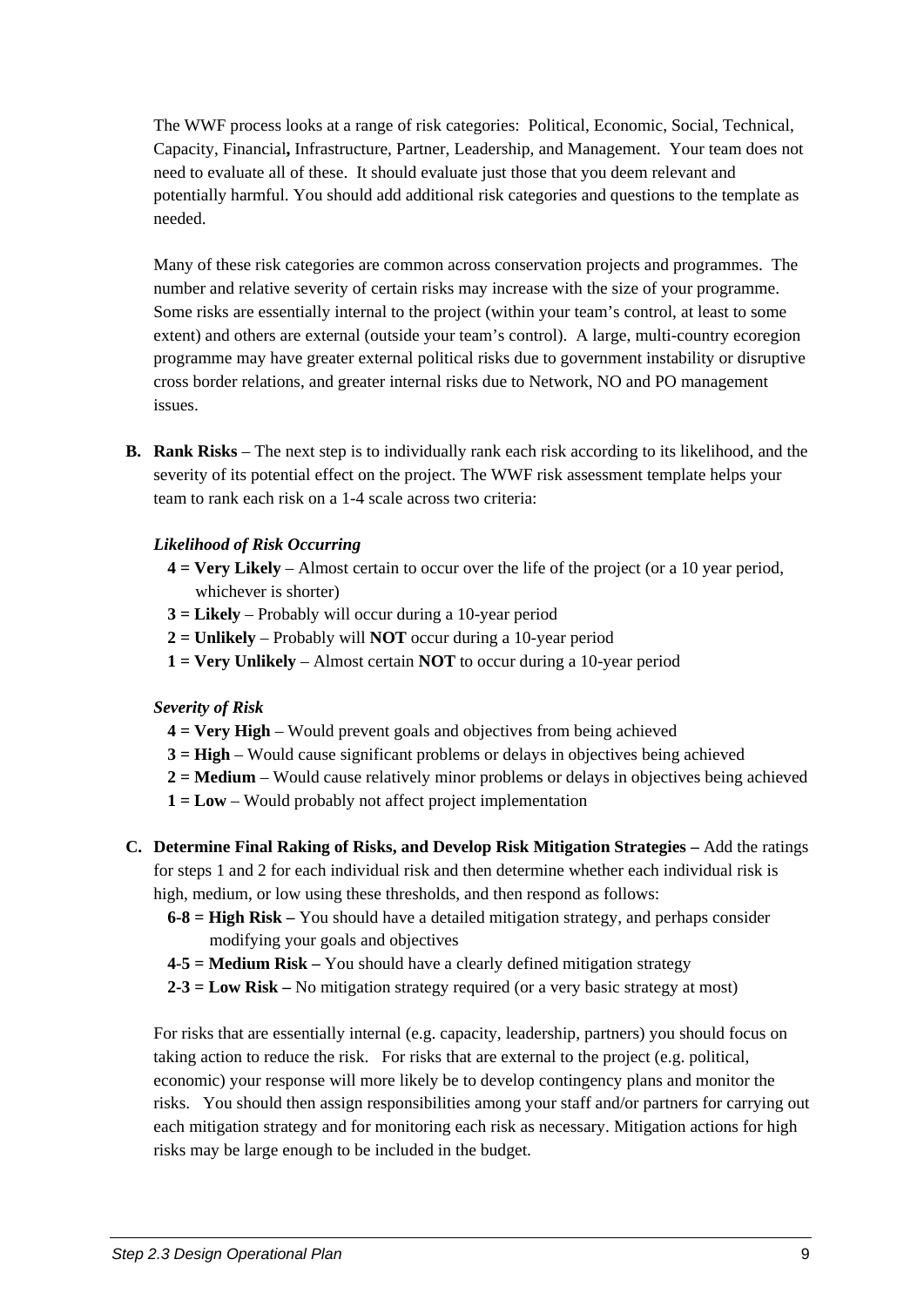<span id="page-11-0"></span>You can use the Risk Assessment and Mitigation Template to document and track each risk, ranking and mitigation strategy. It is important that your team ensures that your risk mitigation strategies are clear and manageable with the resources available to your project.

# **4. Estimate of Project Lifespan, Sustainability, and Exit Strategy**

Finally, one of the most important (yet sometimes most forgotten) tasks of the design step is to think about the long term future of the project in terms of:

- **Sustainability of the project** A project can be said to be sustainable when it continues to deliver conservation results indefinitely after most or all external support has been removed.
- **Estimated Project Lifespan** The period of time over which your team expects to carry out all activities under the Action Plan and achieve the project's intended results. Your initial action plan may represent a first phase of your project. You should be clear about whether you expect further phases and what the timing of those phases will be.
- **Exit Strategy** The process by which WWF and/or other partners can systematically and responsibly pull out of supporting and/or managing a project, either concluding the work successfully or handing management or funding over to another organization.

In looking at the long-term plans for your project, it is particularly important to clarify expectations with partners, stakeholders, and your own staff. Getting projects up and running successfully is quite a challenge, but exiting from a project or parts of it can be even harder! Few projects seem to have implemented exit strategies and reliable experience is scarce. The basic steps required to develop an exit strategy are described here.

**A. Examine Factors Ensuring Sustainability** – The following table lists some of the most important factors that help ensure sustainability (note that some of these may not be relevant to your particular project). You need to consider to what extent your Action Plan, Capacity Assessment and Financial Plan already address these factors and identify what needs more attention, either now in the design stage or later on as the project develops. If you have systematically followed the steps of the WWF Standards you should find that many of these factors have already been addressed.

| <b>Sustainability Factor</b>                           | Questions for Consideration (Related step(s) in WWF Stds)                                                                      |
|--------------------------------------------------------|--------------------------------------------------------------------------------------------------------------------------------|
| <b>Local Situation / Grounding</b><br>in Reality       | Has a thorough Situation Analysis been carried out? (Step 1.4)                                                                 |
| <b>Biodiversity and Ecological</b><br><b>Processes</b> | Will you be able to measure the condition of the biodiversity<br>that you plan to affect? (Step 2.2)                           |
| <b>Policy and Legislative</b><br><b>Environment</b>    | Is there sufficient policy and legislative support by the partners/<br>institutions/ other authorities involved? (Step 1.4)    |
| <b>Economic Forces</b>                                 | Do you understand the impact of trade and market forces on<br>the project (local, national, international, global)? (Step 1.4) |
|                                                        | Is the project economically viable? (Step 2.1)                                                                                 |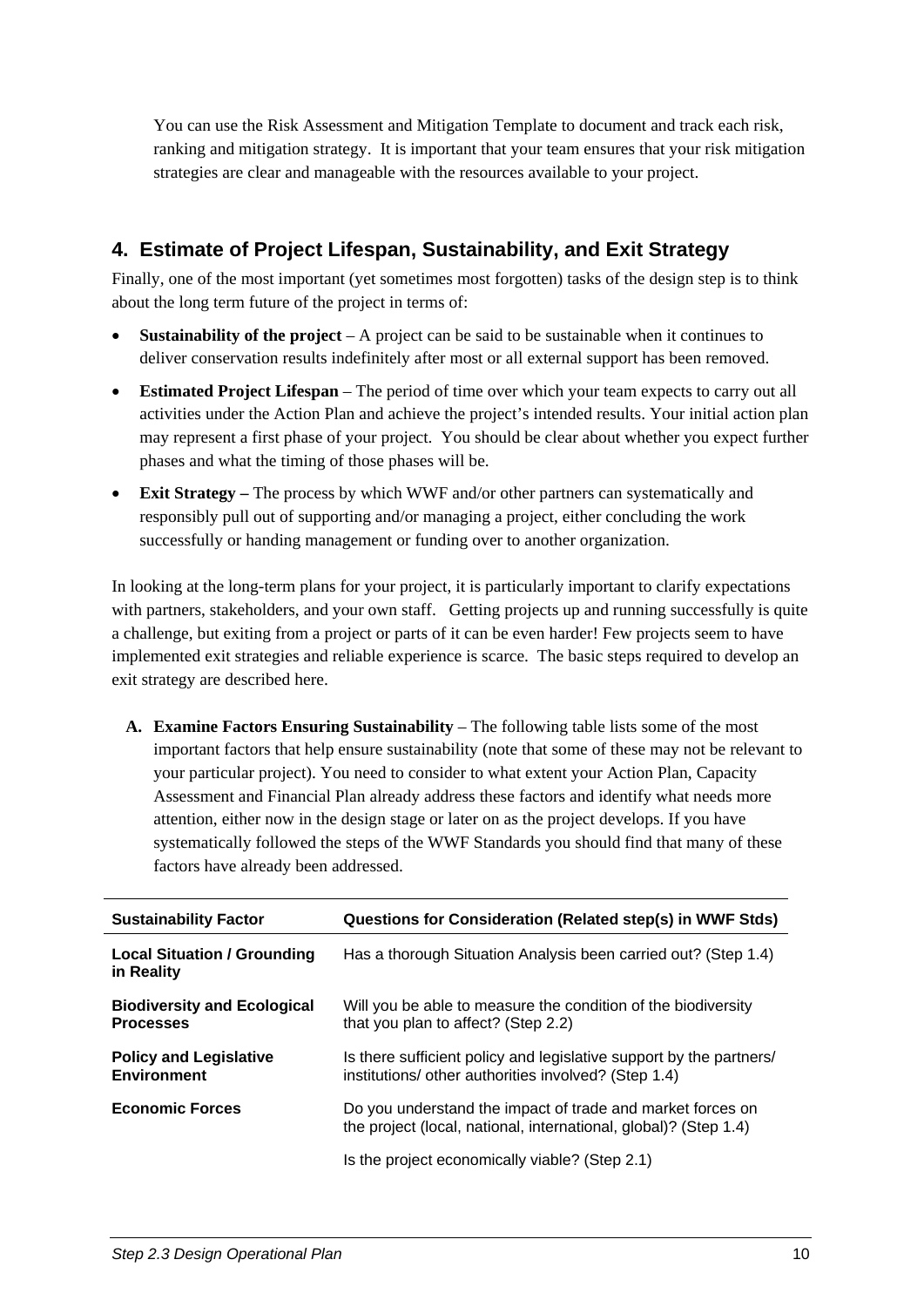| <b>Sustainability Factor</b>                                      | Questions for Consideration (Related step(s) in WWF Stds)                                                                                                                                                                                                                   |
|-------------------------------------------------------------------|-----------------------------------------------------------------------------------------------------------------------------------------------------------------------------------------------------------------------------------------------------------------------------|
| <b>Financial Resources</b>                                        | Will the financial resources needed to maintain operations after<br>the project be available (infrastructure, equipment, staffing<br>etc.)? (Step 2.3 and 3.3)                                                                                                              |
| <b>Institutional, Community and</b><br><b>Individual Capacity</b> | Will the government, communities or other partners involved in<br>project implementation have the necessary capacity to manage<br>ongoing activities and monitoring? (Step 3.4)                                                                                             |
| <b>Appropriate Technology and</b><br><b>Methodologies</b>         | Will local staff and communities be able to use the methods,<br>equipment and infrastructure and maintain them after the end<br>of the project? (Step 2.1)                                                                                                                  |
| <b>Stakeholders' Priorities</b>                                   | Do you know the priorities of stakeholders? Are you<br>addressing them or acknowledging them in some way? (Step<br>1.4)                                                                                                                                                     |
| <b>Participation and Partners</b>                                 | What is the project's strategy for encouraging involvement and<br>ownership of different stakeholders? (Step 1.4, 2.1 and 3.4)                                                                                                                                              |
|                                                                   | Are the needed institutions (government agencies, private<br>sector, civil society) sufficiently and effectively engaged in the<br>project? (Step 3.4)                                                                                                                      |
| Socio-cultural Issues and<br>Gender                               | Do the project strategies, including any proposed changes to<br>people's behavior, take into account cultural traditions, religious<br>beliefs and social practices? Will sufficient ownership of project<br>strategies by local communities be assured? (Step 1.4 and 2.1) |
| <b>Equity</b>                                                     | Will organizations and individuals involved in the project (or<br>living in the project area) benefit fairly? (Step 2.1)                                                                                                                                                    |

- **B. Define Who Will Continue the Activities** For WWF or your team to exit successfully, key stakeholders with influence over the factors that affect the programme need to take ownership. The development of effective partnerships with such influential groups or institutions is therefore critical; within this partnership, common goals and objectives need to be agreed. The project team may during the lifetime of the project deliberately limit itself to playing the role of a facilitator, encouraging the major stakeholders to play the principal implementation roles. (Partnerships are described more fully in Step 3.4).
- **C. Estimate Lifespan and Define Exit Strategy** It is important to set expectations with all partners regarding how long you anticipate the project will last and what will happen when it ends. An estimate of the lifespan is important, but at the same time it is important to base any actual decision about exit on clear criteria rather than rigidly fixing the time for an exit.

Based on your analysis of factors for sustainability, your project team and key partners should define the end state that you would want to see in order to be able to exit. This may mean more than the achievement of your goals and objectives as such; it may also mean that certain supporting conditions have to be in place for those achievements to last, based on the most important sustainability factors.

For example, a fully functional watershed committee may require full levels of participation and clear decision-making structures in order to be sustainable. It is then useful to map out how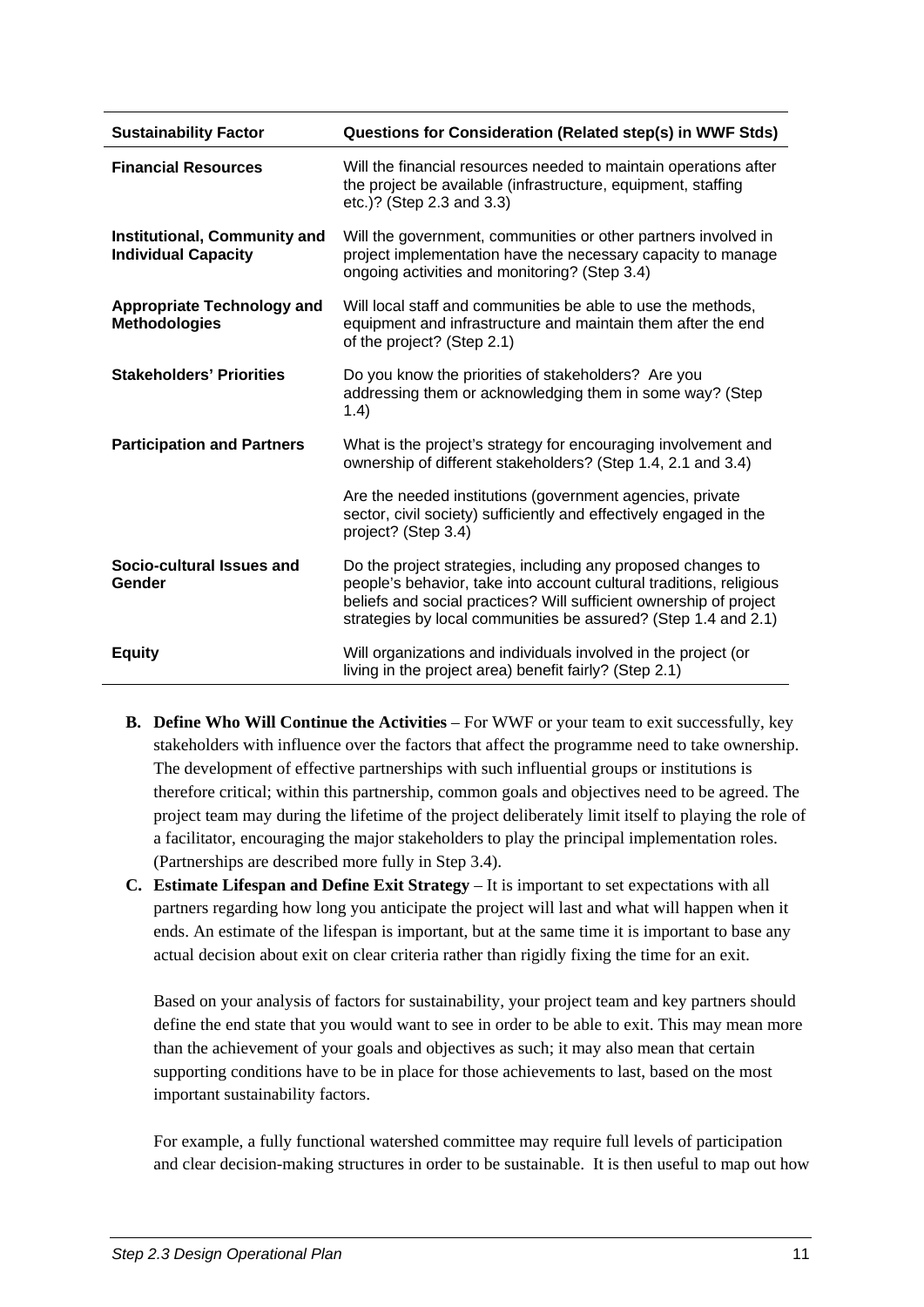<span id="page-13-0"></span>this end state will be achieved. Often it can be useful to define the long-term future of a project in phases. For example the project team may continue to play a role after the first phase ends, but its role may change (e.g., it may focus on different activities or transition from an. implementer to a facilitator).

Furthermore, projects usually need to differentiate their exit strategies by each major activity or group of activities. Some activities may be effectively completed within a short time while others may be long-term. As the project develops, the team should define:

- *Which activities can/ should stop completely?* Exits will typically be appropriate for activities that completely achieve their objectives and need no further attention from project team or partners OR activities that are unlikely to ever achieve their objectives.
- *Which activities will be continued by a partner?* The project team should consider how the effectiveness of such work is monitored.
- *Which activities will be continued by the project team?* Reasons may include a requirement for particular expertise or that the criteria for exit have still not been met and the team's involvement is seen as critical.
- **D. Making An Exit** As an exit scenario develops, it is important to maintain positive relationships with partners and key stakeholders. In particular, it is important to:
	- Signal intentions in advance
	- Formally communicate decisions when they are known
	- Discuss implications of an exit, including expectations for each main Activity
	- Allow time for scale down of activities, as appropriate

#### **Example 1**

In Bonaire, a model has been set up where diving tourists pay park fees used for the management and protection of the coral reefs surrounding the island. This model has been successfully applied, generates sufficient money and is run by local parties. WWF, who facilitated the development and application of the model, has now phased out of this project, which has become self-sustainable, in part through this income-generating mechanism.

#### **Example 2**

In KwazuluNatal, range expansion of the critically endangered Black Rhino has been achieved by creating new rhino reserves. Under clearly-defined conditions, private land-owners were donated black rhino for free (by the government), to make their land available to set up these reserves. WWF has played a key role in the establishment of such reserves on private land. KZN Wildlife, the government partner who donated the rhino, will now be able to create such private-sector run reserves on its own and WWF will be able to gradually phase out.

# **5. On to Implementation!**

If you have followed Steps 1.1 through to 2.3 of the Standards, you have completed your full Strategic Plan including the Action Plan, Monitoring Plan, and Operational Plan. You are now ready to write proposals, raise funds, develop budgets and work plans, engage your partners as necessary,